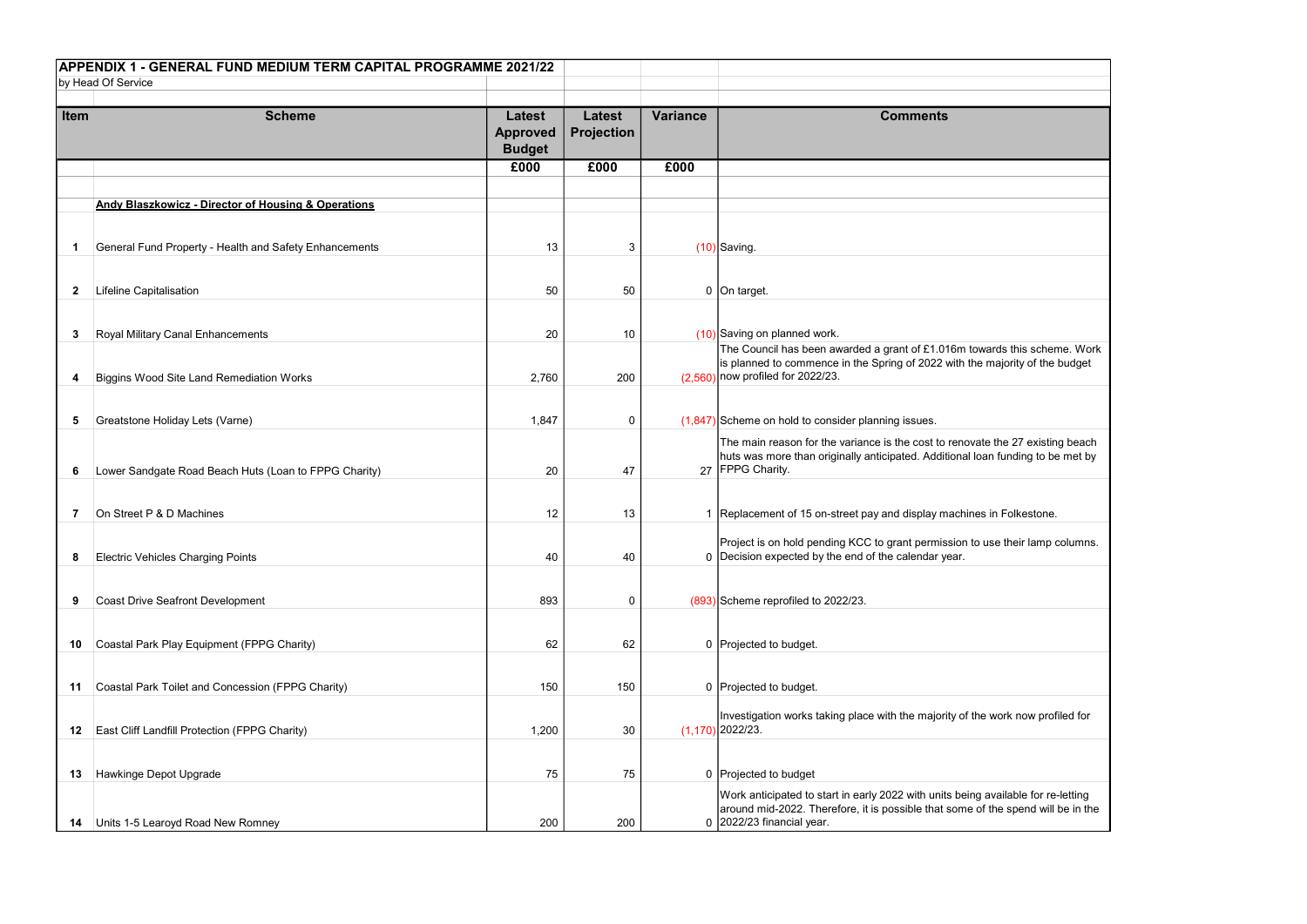| Item | <b>Scheme</b>                                          | <b>Latest</b>                    | <b>Latest</b>     | <b>Variance</b> | <b>Comments</b>                                                                                                                                                                                                                     |
|------|--------------------------------------------------------|----------------------------------|-------------------|-----------------|-------------------------------------------------------------------------------------------------------------------------------------------------------------------------------------------------------------------------------------|
|      |                                                        | <b>Approved</b><br><b>Budget</b> | <b>Projection</b> |                 |                                                                                                                                                                                                                                     |
| 15   | Connect 38 CAT A Works                                 | 400                              | 160               |                 | First phase of works complete, second phase expected to be completed next<br>financial year. Funded from an external contribution agreed as part of the<br>(240) original acquisition.                                              |
| 16   | District Street Lights                                 | 745                              | 0                 |                 | $(745)$ Upgrade all district street lights reprofiled to 22/23.                                                                                                                                                                     |
| 17   | Coast Protection, Coronation Parade Folkestone         | 760                              | 30                |                 | Awaiting monitoring results, once received the design/tender process can<br>commence. Likely that the main project expenditure will be incurred during<br>$(730)$ 2022/23. Funded by the Environment Agency                         |
| 18   | Coastal Protection, Greatstone dune management & study | 15                               | 15                |                 | Works continue year on year to stabilise the sand dunes with the installation of<br>fencing and grasses which provided excellent flood defence for the area.<br>0 Funded by the Environment Agency and an external contribution     |
| 19   | Beach Management 2020-2021                             | 420                              | 343               |                 | Budget adjusted to reflect the grant awarded by the Environment Agency to<br>meet the cost of works to maintain the beach levels between Hythe and<br>(77) Folkestone.                                                              |
| 20   | Coronation Parade Annual Monitoring                    | 4                                | 4                 |                 | Ongoing monitoring of Coronation Parade system in order to protect the<br>reinforcing steel within the structure as it provides an essential sea defence to<br>0 cliff face and properties above. Funded by the Environment Agency. |
| 21   | <b>Public Toilet Enhancement</b>                       | 397                              | 200               |                 | (197) Scheme partly reprofiled to 2022/23.                                                                                                                                                                                          |
|      | <b>Total - Director of Housing &amp; Operations</b>    | 10,083                           | 1,632             | (8,451)         |                                                                                                                                                                                                                                     |
|      | <b>Ewan Green - Director of Place</b>                  |                                  |                   |                 |                                                                                                                                                                                                                                     |
| 22   | Land at Otterpool                                      | 6,324                            | 3,942             |                 | Further land acquisitions are being explored, however timing of expenditure is<br>(2,382) uncertain. Budget reprofiled to 2022/23                                                                                                   |
| 23   | <b>Otterpool Park Delivery Costs</b>                   | 0                                | 90                |                 | Further consultancy advice to support the delivery process met from the overall<br>90 reprofiled Otterpool Park capital budget                                                                                                      |
| 24   | <b>Otterpool Further Investment</b>                    | 5,000                            | 1,500             |                 | (3,500) Funding for Otterpool LLP to deliver the development reprofiled to 2022/23                                                                                                                                                  |
| 25   | <b>Otterpool Park Masterplanning Costs</b>             | 995                              | 1,800             |                 | Masterplanning costs previously agreed to be met by the Council met from the<br>805 overall reprofiled Otterpool Park capital budget                                                                                                |
| 26   | Veolia Waste Contract                                  | 1,484                            | 1,484             |                 | Planned acquisition of vehicles to support the waste contract achieving an<br>0 ongoing annual revenue saving against the contract.                                                                                                 |
| 27   | Ship Street Site Folkestone                            | 161                              | 50                |                 | The redevelopment of site is being progressed from initial feasibility stage to<br>market testing with a the intent to secure a development partner for the Council.<br>$(111)$ This will take place over the period to June 2022.  |

| cted to be completed next<br>agreed as part of the                       |
|--------------------------------------------------------------------------|
|                                                                          |
| gn/tender process can<br>will be incurred during                         |
| unes with the installation of<br>defence for the area.<br>l contribution |
| <b>Environment Agency to</b><br>between Hythe and                        |
| n order to protect the<br>n essential sea defence to<br>ronment Agency.  |
|                                                                          |
|                                                                          |
| er timing of expenditure is/                                             |
| process met from the overall                                             |
| nt reprofiled to 2022/23                                                 |
| by the Council met from the                                              |
| e contract achieving an<br>t.                                            |
| n initial feasibility stage to<br>ment partner for the Council.          |
|                                                                          |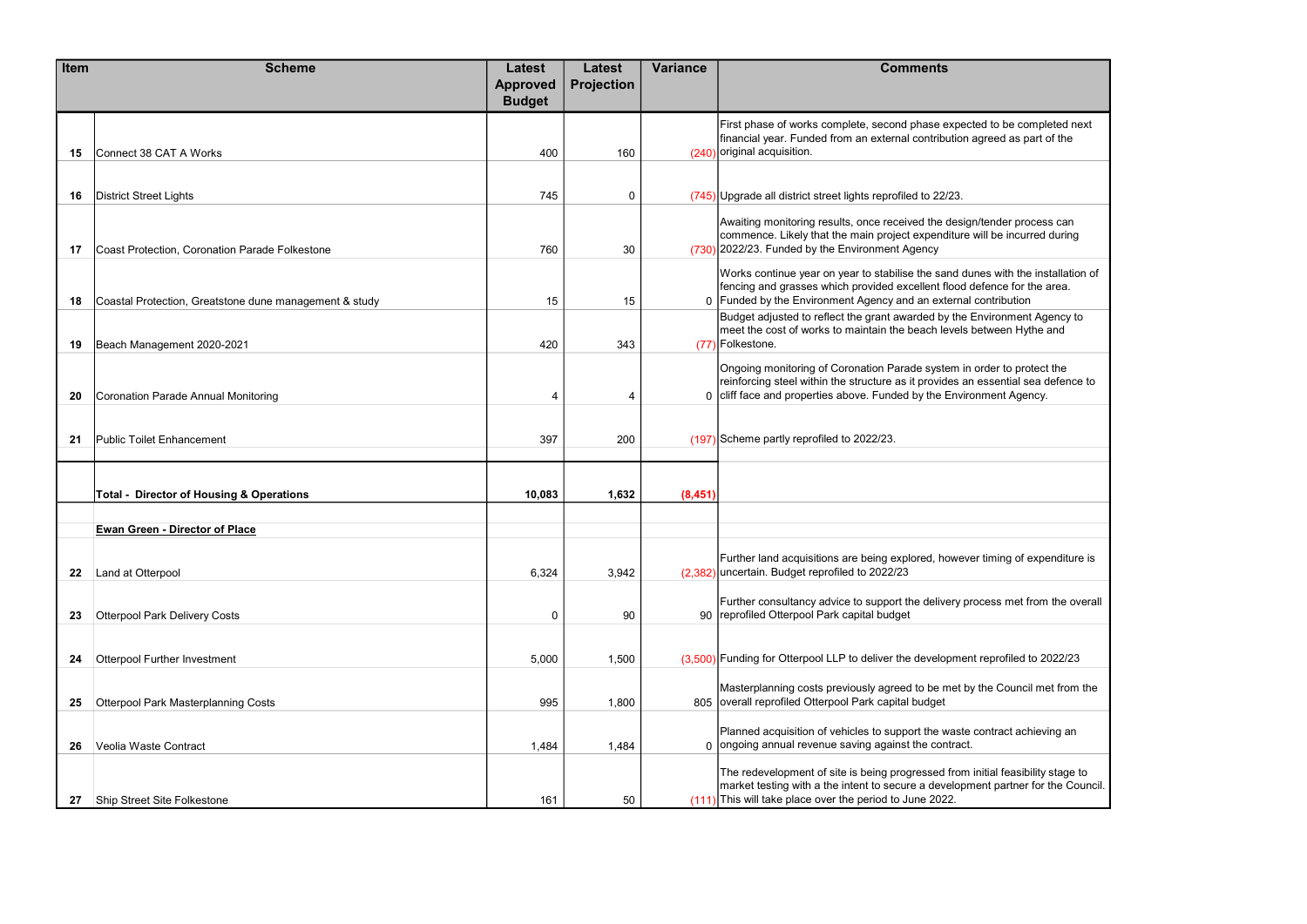| Item | <b>Scheme</b>                                              | <b>Latest</b>                    | <b>Latest</b>     | <b>Variance</b> | <b>Comments</b>                                                                                                                                             |
|------|------------------------------------------------------------|----------------------------------|-------------------|-----------------|-------------------------------------------------------------------------------------------------------------------------------------------------------------|
|      |                                                            | <b>Approved</b><br><b>Budget</b> | <b>Projection</b> |                 |                                                                                                                                                             |
|      |                                                            |                                  |                   |                 |                                                                                                                                                             |
| 28   | Area Officer Vans                                          | 30                               | 30                |                 | 0 Looking at electric vehicles but costs and capacity are restrictive.                                                                                      |
|      |                                                            |                                  |                   |                 |                                                                                                                                                             |
|      | <b>Total - Director of Place</b>                           | 13,994                           | 8,896             | (5,098)         |                                                                                                                                                             |
|      | <b>Charlotte Spendley - Director of Corporate Services</b> |                                  |                   |                 |                                                                                                                                                             |
|      |                                                            |                                  |                   |                 |                                                                                                                                                             |
| 29   | PC Replacement Programme                                   | 16                               | 16                |                 | 0 On target.                                                                                                                                                |
|      |                                                            |                                  |                   |                 |                                                                                                                                                             |
| 30   | Server Replacement Programme                               | 60                               | 60                |                 | 0 On target.                                                                                                                                                |
|      |                                                            |                                  |                   |                 | To invest in the company's expansion of its residential property portfolio<br>primarily for the former Royal Victoria Hospital site development. Phase A    |
| 31   | Oportunitas Phase 2 Funding                                | 2,420                            | 1,340             |                 | (1,080) completed October 2021. Phase B projected completion Autumn 2022.                                                                                   |
|      |                                                            |                                  |                   |                 |                                                                                                                                                             |
|      | <b>Total - Director of Corporate Services</b>              | 2,496                            | 1,416             | (1,080)         |                                                                                                                                                             |
|      | Katharine Harvey - Head of Economic Development            |                                  |                   |                 |                                                                                                                                                             |
|      |                                                            |                                  |                   |                 | Folkestone Community Works classified as capital expenditure and met from                                                                                   |
| 32   | <b>CLLD ERDF Captital Projects</b>                         | $\mathbf 0$                      | 625               |                 | 625 Government Grant.                                                                                                                                       |
|      | <b>Total - Head of Economic Development</b>                | $\mathbf 0$                      | 625               | 625             |                                                                                                                                                             |
|      |                                                            |                                  |                   |                 |                                                                                                                                                             |
|      | John Holman - Head of Housing                              |                                  |                   |                 |                                                                                                                                                             |
|      |                                                            |                                  |                   |                 | Acquisition and refurbishment of properties to provide temporary<br>accommodation for homeless households. Officers are currently seeking                   |
| 33   | <b>Temporary Accommodation</b>                             | 527                              | 527               |                 | 0 further suitable acquisition opportunities to complete during 2021/22.                                                                                    |
|      |                                                            |                                  |                   |                 | KCC Occupational Therapist Service was held due to Covid restrictions but                                                                                   |
| 34   | <b>Disabled Facilities Grants</b>                          | 1,000                            | 600               |                 | (400) spend now increasing. DFGs are funded through Government Grant.                                                                                       |
|      |                                                            |                                  |                   |                 | Council loans to vulnerable home owners on low incomes, to enable them to<br>carry out urgent improvement to their homes. Additional expenditure can be met |
| 35   | Home Safe Loans                                            | 100                              | 160               |                 | 60 from DFG grant not required for 2021/22                                                                                                                  |
|      |                                                            |                                  |                   |                 |                                                                                                                                                             |
| 36   | <b>Empty Home Initatives</b>                               | 300                              | 300               |                 | 0 Initiative on target to bring empty properties back into use.                                                                                             |
|      | <b>Total - Head of Housing</b>                             | 1,927                            | 1,587             | (340)           |                                                                                                                                                             |
|      |                                                            |                                  |                   |                 |                                                                                                                                                             |

| are restrictive.                                                        |
|-------------------------------------------------------------------------|
|                                                                         |
|                                                                         |
|                                                                         |
|                                                                         |
| ntial property portfolio<br>development. Phase A<br>letion Autumn 2022. |
|                                                                         |
|                                                                         |
| expenditure and met from                                                |
|                                                                         |
| ide temporary<br>s are currently seeking<br>te during 2021/22.          |
| to Covid restrictions but<br>Government Grant.                          |
| comes, to enable them to<br>tional expenditure can be met               |
| าto use.                                                                |
|                                                                         |